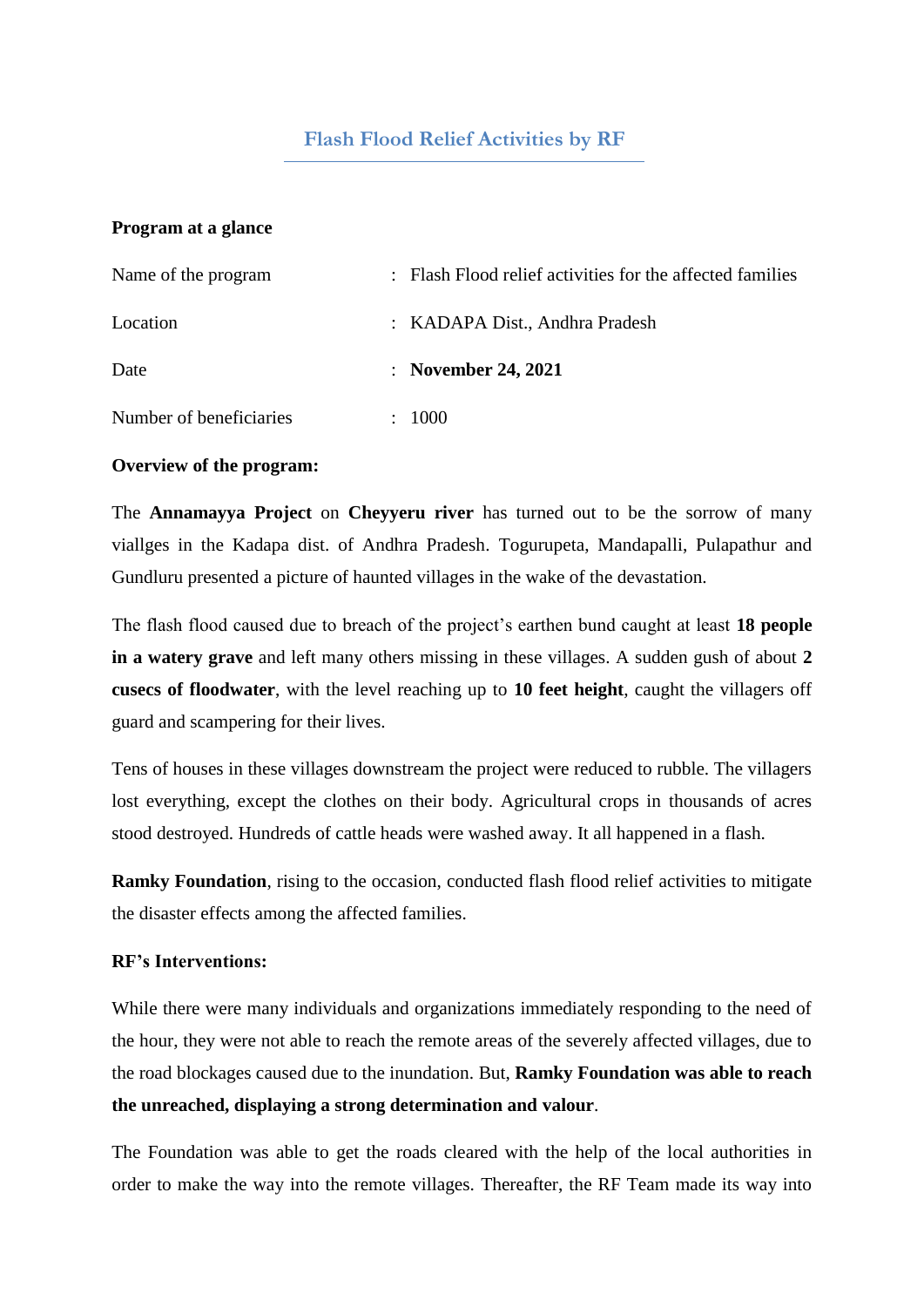the villages via tractors. Thus, Ramky Foundation has become the **first organization** in the state to reach the remote flash flood affected areas of Kadapa district at the moment.

Hence, the Foundation Team with the help of **20 volunteers**, distributed **clothes**, **cooking utensils** and **blankets** to **350+** flash flood affected families with the help of **two tractors** carrying the flood relief materials- the villages include *Nuthi Palli*, *Chintala kona*, *Bagidpalli*, *Yakalapalli*, *Patue Harjanawada* and *Patur*.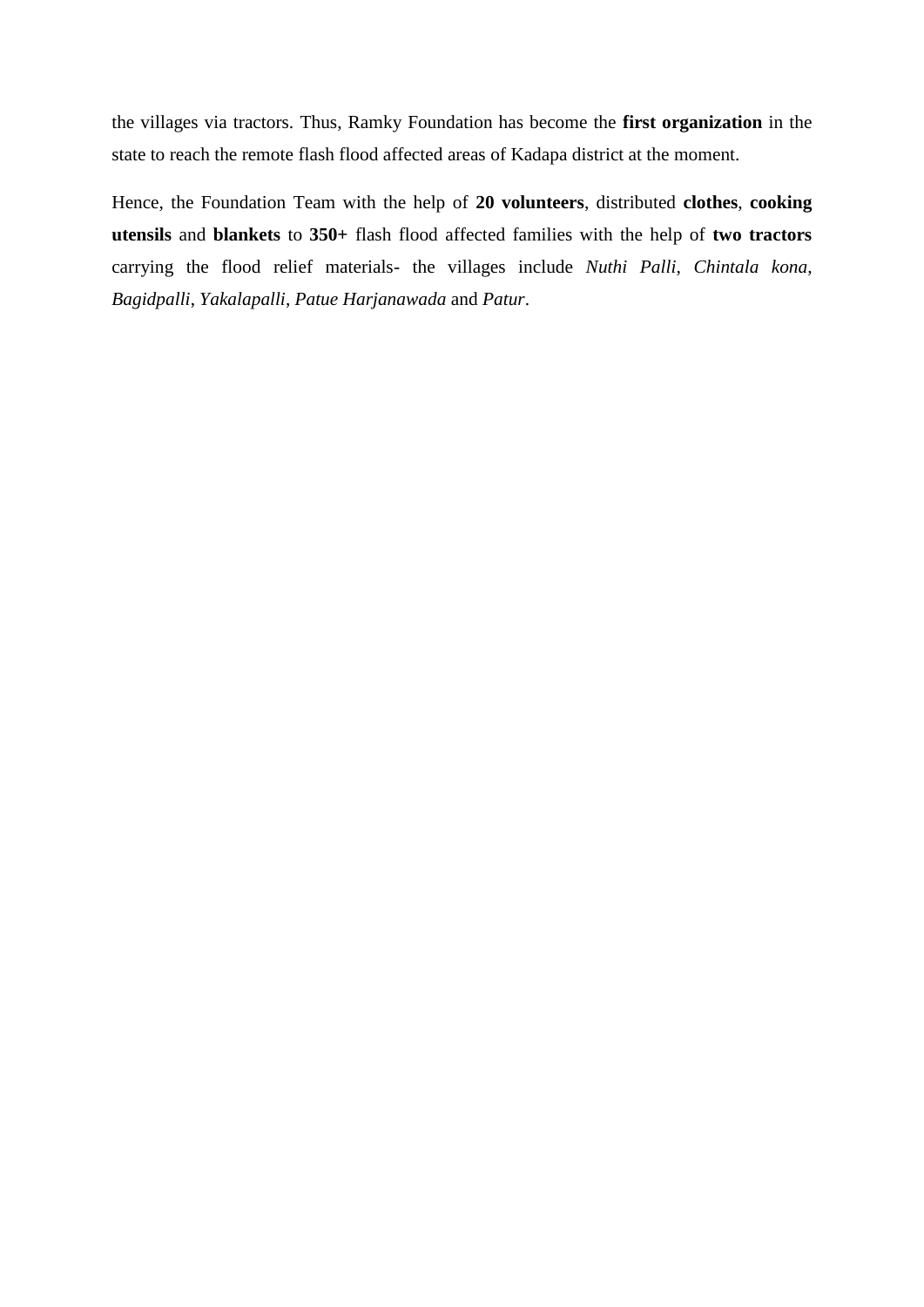# **PHOTO GALLERY**



*Fig: Devastating sites at the village after the flash flood*



*Fig: The banner designed for the flood relief activity*